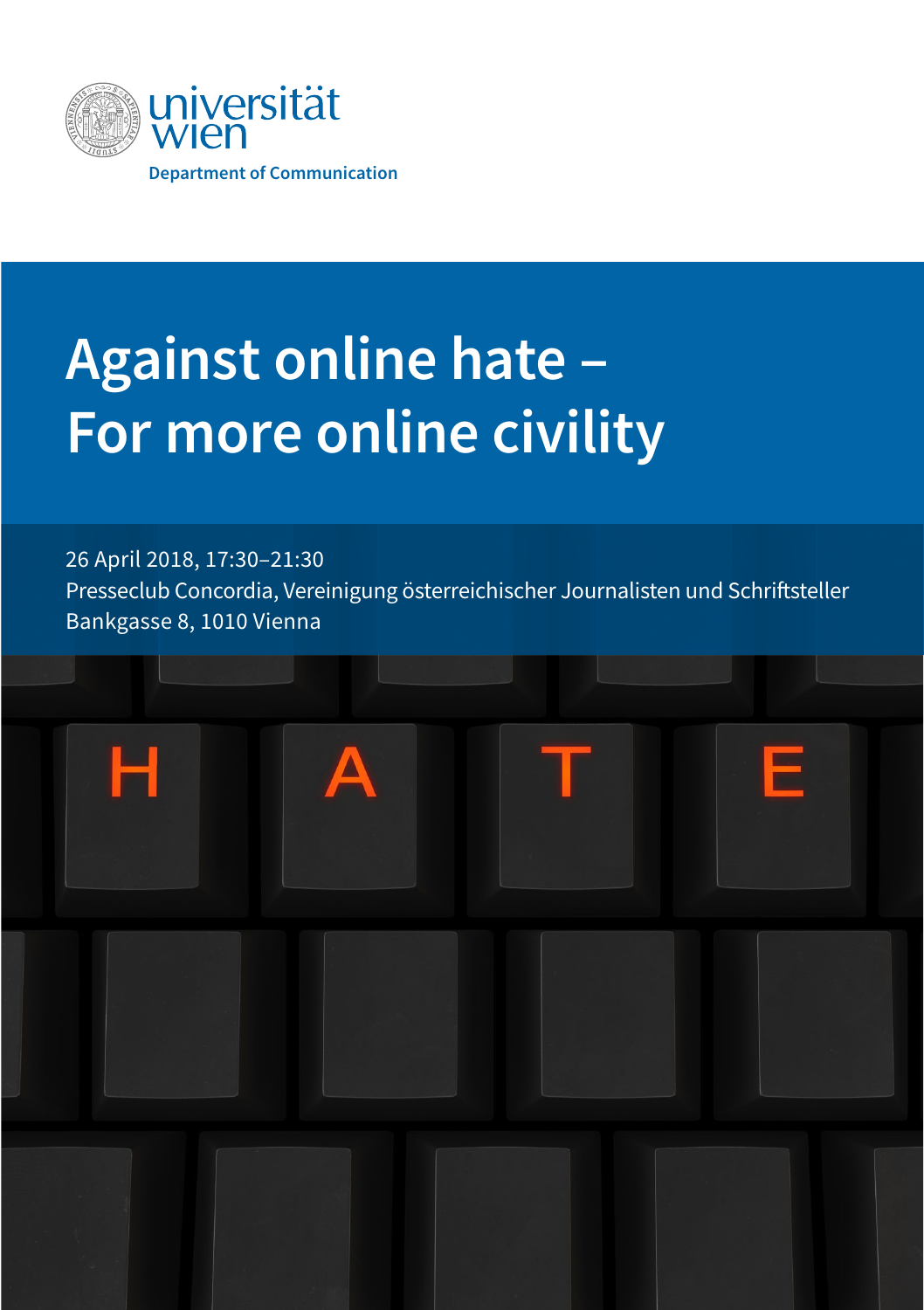# **Against online hate – For more online civility**

The early vision of the Internet as a place for the development of collective values and community is severely hampered by plenty of aggressive and hateful voices online. What do organisations that provide and administer communities for online discussions do to prevent harmful online communication? And how can we all contribute to fostering more online considerateness and civility?

Supported by:

**C** THE TOYOTA FOUNDATION



Funded by the<br>Erasmus+ Programme of the European Union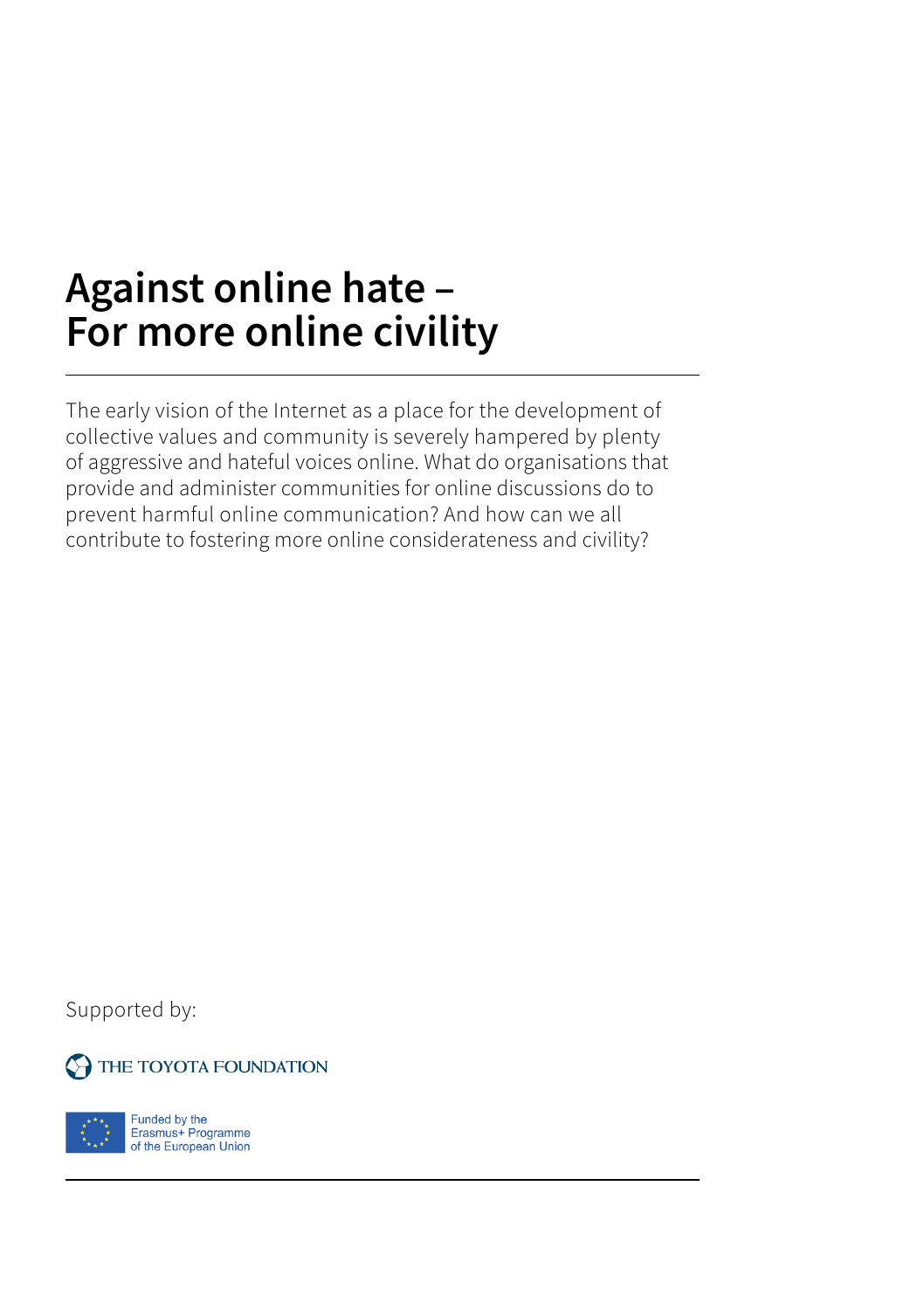# **Programme**

#### **17:30**

#### **Welcome and opening address**

Sabine Einwiller (University of Vienna) Katharine Sarikakis (University of Vienna)

### **17:40**

# **Online hate speech against women**

Anthony Loewstedt (Webster University)

#### **18:05**

## **Organizations' responsibility to curb harmful online communication\***

Sabine Einwiller (University of Vienna) Sora Kim (The Chinese University of Hong Kong)

#### **18:35 Dealing with harmful online communication in news media communities**

Christian Burger (DerStandard)

#### **18:50**

Break (drinks)

#### **19:00**

## **Panel discussion: Against online hate and for more online civility**

#### **Discussants:**

Christian Burger (DerStandard) Christina Dinar (Amadeo Antonio Foundation) Sora Kim (The Chinese University of Hong Kong) Francisco Seoane Perez (Universidad Carlos III de Madrid) Katharine Sarikakis (University of Vienna)

#### **Moderation:**

Sabine Einwiller (University of Vienna)

#### **20:15**

Stand-up buffet and networking

j \*Research supported by The Toyota Foundation